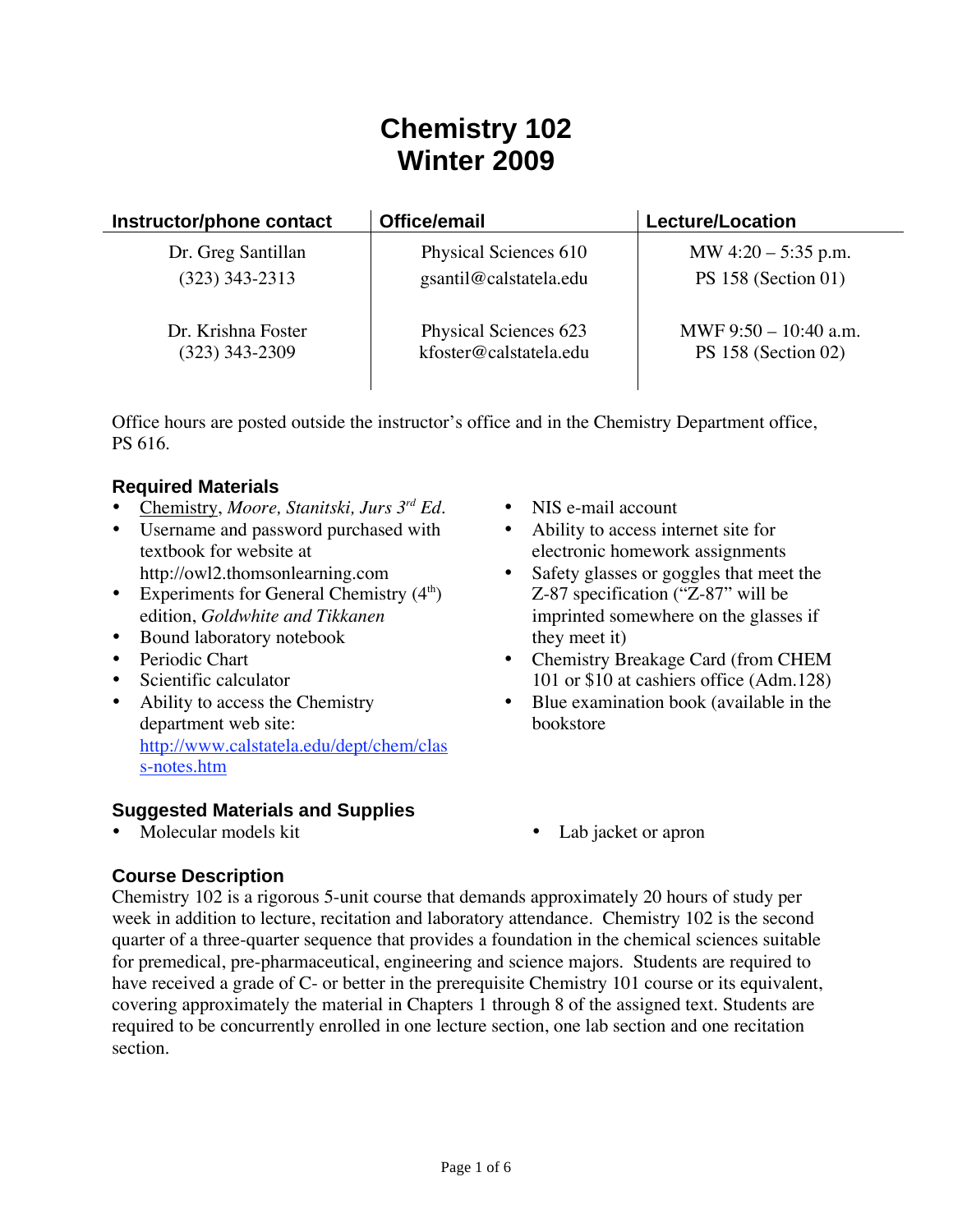**Electronically graded homework (EHW)** will be assigned on a weekly basis and these scores incorporated into your final grade. Each student's homework set will be identical in difficulty, but different in the problems' specifics. You will need to be vigilant in the completion of these assignments—the computer may be set to give you a limited number of tries to obtain the correct answer. The deadline to complete each EHW set will be Sunday of each week at 11:59 p.m. PST. Homework sets completed after the deadline will not be accepted. You may begin work on EHW sets any time before the weekly deadline. It will be of great help to you and your grade if you review some of the problems at the end of each chapter and the tutorials and practice problems available on the OWL site before attempting the EHW sets. EHW sets can be accessed at http://owl.thomsonlearning.com/.

**Human graded homework** will be due weekly at your recitation meeting. These problems will be *more* difficult than the e-graded homework and will bear a stronger resemblance to the types of problems you should expect on your examinations. These will be graded by your instructor and returned to you on a schedule set by your instructor. Solutions to the homework will be posted on the bulletin board outside PS 155, and at the library limited loan desk.

# **Course Goals and Objectives**

The goals of this course are to contribute to the scientific literacy, critical thinking, problem solving, and idea integration skills necessary for students pursuing careers in technological disciplines to master. Reading, problem solving, performing experiments, writing reports, participating in discussions facilitated by the instructor, small-group activities, and lectures will be employed to accomplish these goals.

The course objectives are to introduce basic concepts of chemistry including chemical bonding; deduction of and ramifications of molecular structures; properties of gases, liquids, and solids; rates of chemical reactions; qualitative and quantitative aspects of chemical equilibrium; and qualitative and quantitative understanding of the properties of solutions. This course helps provide students with the skills necessary to reach their career objectives. Students should consider the time devoted to this course an investment in their future.

## **Requirements**

Students are required to conduct themselves in a professional manner during class. Cell phones, pagers and other electronic devices must be turned off during lecture. Late arrivals, sidediscussions and other unprofessional behavior will be addressed at the instructor's discretion. Attendance will be recorded. Students returning from absences are advised to copy lecture notes from students in their study group.

Students are required to take quizzes and examinations designed to measure each individual's understanding of the course objectives cited above, which will include both problem solving and essay responses. Weekly quizzes will be administered during recitation. Students are required to take two midterms and a final examination. Make-up exams will not be available for midterm exams, and will only be made available for the final exam at the discretion of the instructor for medical emergencies or other extreme situations verified in writing by a third party. For example, in case of medical emergency, the student must provide a signed physician's note to the instructor before a make-up exam will be scheduled.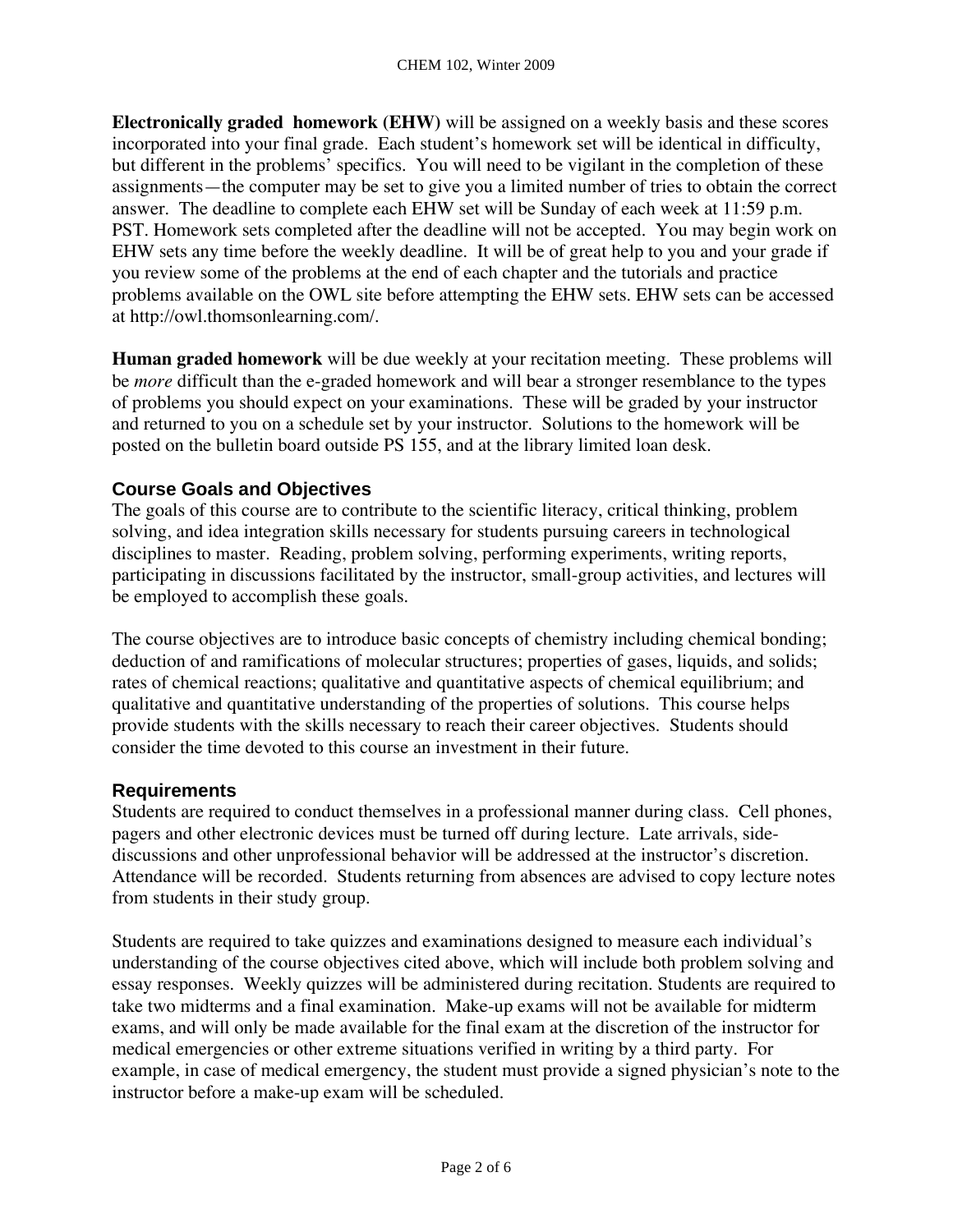Students must be concurrently enrolled in Chemistry 102 recitation and laboratory sections to take this course. Students will perform experiments that demonstrate the basic concepts of chemistry and microscopic properties, and prepare written reports describing the principles, techniques, results, conclusions, and sources of experimental error in these experiments. This is a very important component of this course worth 22% of your grade. *A student who does not pass the lab will not pass the course!* 

## **Study Suggestions**

- Study illustrations and diagrams and read the text before attending lectures.
- Form a small (3 or 4 person) study group.
- Do as many problems possible in addition to the assigned homework and do them without relying on solution keys.
- Work additional problems and review for the exams with study group members.
- Get help from the University Tutorial Services staff and your instructors in a timely manner. The office hours of all Chemistry 102 instructors are posted in the Department office (PS 616).

For more study tips, read the Preface of your text.

#### **Grading**

The grade in this course is assigned largely on the basis of points accumulated through activities in the following categories:

| Section           | Activities (points)                                      | <b>Total Points</b> |
|-------------------|----------------------------------------------------------|---------------------|
|                   |                                                          | Possible            |
| Lecture           | e-graded homework                                        | 100                 |
| Lecture           | Two150-points midterms                                   | 300                 |
| Lecture           | <b>Final Examination</b>                                 | 240                 |
| <b>Recitation</b> | Logarithm Exercises (15), eight best 10-point recitation | 140                 |
|                   | quizzes (80), hand-graded homework (45)                  |                     |
| Laboratory        | Laboratory Reports (200) and technique (20)              | 220                 |
|                   | <b>TOTAL</b>                                             | 1000                |

The instructor may make minor changes to the total number of points as necessary. Additional quizzes given during lecture may be used to assign extra credit. The final grade will be based largely on the total number of points accumulated. The instructor will provide details of the requirements for specific letter grades as the quarter progresses. Plus and minus grades will be issued in this course. *However, if you fail the laboratory/recitation, you will not pass the class!* 

## **Dropping, Incompletes and Withdrawals**

It is this Department's and the University's hope that nobody withdraws from this course. However, before you consider withdrawing from the course you should be aware of the University Policy on withdrawal.

You are not allowed to drop a course because:

- you have found the workload to be too heavy,
- or you are getting a poor grade.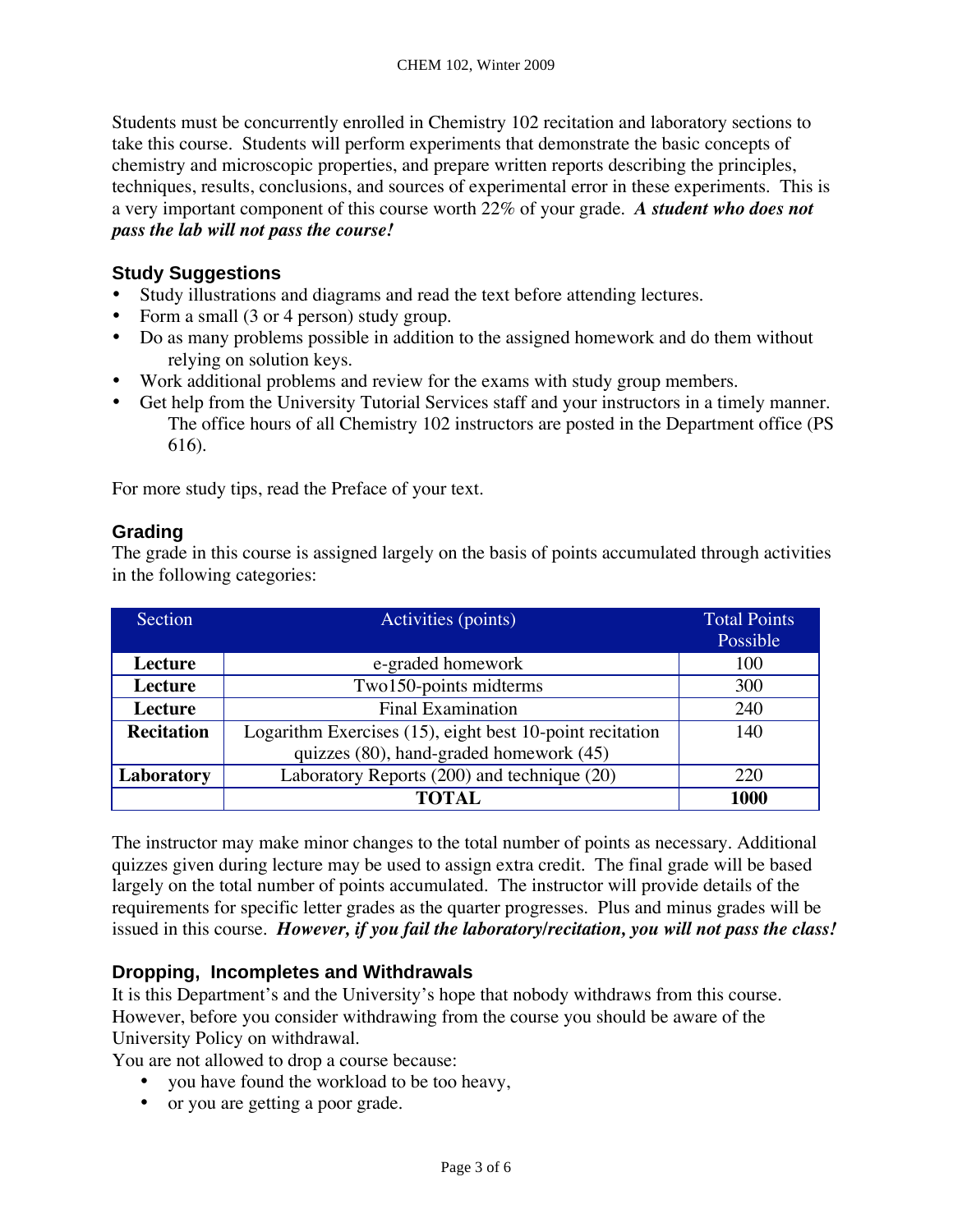It is your responsibility to be aware of these policies. Also, you should be aware that there are specific policies on the incomplete grade, IN. It is not automatically given—you must request it from your instructor who is not allowed to give an IN grade unless certain conditions are met. Consult the schedule of classes and your University catalog for details.

# **Schedule of Topics and Laboratories**

The scheduled list of topics and laboratory exercises is tabulated below. The homework solutions will be posted on the bulletin board outside Physical Sciences 155 and in a library limited loan folder after the due date.

| Week           | <b>Topics (Chapters)</b>                                       | <b>Goldwhite &amp; Tikkanen</b><br><b>Lab Experiments (Points)</b> | <b>Hand-graded Homework Problems</b><br>(Week Due)                                         |
|----------------|----------------------------------------------------------------|--------------------------------------------------------------------|--------------------------------------------------------------------------------------------|
| $\mathbf{1}$   | <b>Molecular Structures</b><br>(9)                             | Check-in; review                                                   | Chap. 9: 77, 80, 83, 87, 92(2)                                                             |
| $\overline{2}$ | <b>Molecular Structures</b><br>(9)                             | #9 Molecular Models (25)                                           | Chap. 9: 94, 96, 98, 101, 102(3)                                                           |
| $\overline{3}$ | Gases and the<br>Atmosphere (10)                               | #6 PV relationship for a gas<br>and determination of R $(25)$      | Chap. 10: 93, 99, 108, 111, 113(4)                                                         |
| $4*$           | Gases and the<br>Atmosphere (10);<br>Liquids, solids etc. (11) | #7 Molar mass by vapor<br>density $(25)$                           | Chap. 10: 115, 118, 119, 121, 122(5)                                                       |
| $\overline{5}$ | Liquids, solids and<br>materials (11)                          | #11 Synthesis of benzoic<br>acid (20)                              | Chap. 11: 93, 97, 98, 100, 101, 102<br>(6)                                                 |
| 6              | Chemical Kinetics (13)                                         | #12 Paper chromatography<br>(25)                                   | Chap. 11: 104, 108<br>Chap. 13: 95, 96, 98 (7)                                             |
| $\overline{7}$ | Chemical Kinetics (13)<br>Chemical Equilibrium<br>(14)         | #23 Chemical kinetics (30)                                         | Chap. 13: 100, 101, 115, 116, 123(8)                                                       |
| $8*$           | Chemical Equilibrium<br>(14)                                   | #25 Formula and formation<br>constant of a complex ion<br>(25)     | Chap. 14: 69, 71, 90, 95, 98 (9)                                                           |
| 9              | Solutes and Solutions<br>(15)                                  | #18 Solubility product of<br>potassium hydrogen tartrate<br>(25)   | Chap. 15: 88, 92, 95, 99, 101 (10)                                                         |
| 10             | Solutes and Solutions<br>(15)                                  | Check- out; review for final                                       | Chap. 15: 106, 109, 111, 114, 118<br>(never-solutions to be posted last day<br>of classes) |

\* Midterm Exams will be administered during these weeks or the week immediately following.

# **Exam Schedules**

Mid-term exams will be given during near the  $4<sup>th</sup>$  and  $8<sup>th</sup>$  weeks of the term—the exact dates for each exam will be announced in class at least one week prior to the exam. However, you should be studying for the exams starting the first day of class. The final exam for Section 01 (Santillian) will be given on Monday March  $16<sup>th</sup>$ , 4:30PM – 7:00PM. The final exam for Section 02 (Foster) will be given on Wednesday March  $18<sup>th</sup>$ ,  $8:00AM - 10:30AM$ .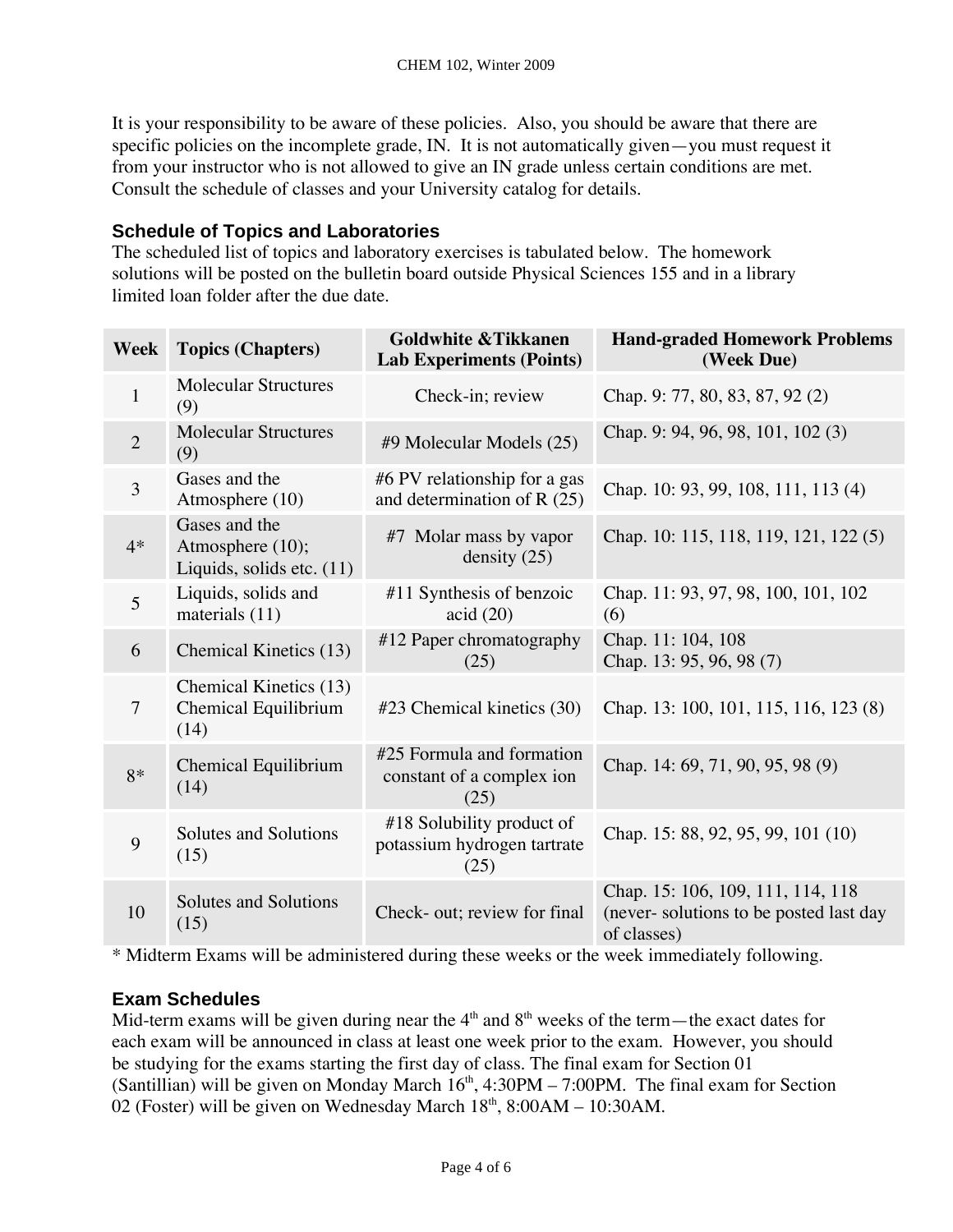## **Laboratory and Recitation**

The recitation is devoted to reviewing the topics related to the homework and the theoretical aspects of the laboratory exercise. Students will have a weekly quiz in their recitation, and written homework is due when their recitation meets. Recitation instructors will provide details during the first class meeting.

In all experiments you are required to wear safety glasses that meet the Z-87 standards at all times during the laboratory period**.** *If you do not have appropriate eye protection, you will have to leave the laboratory and lose the points for that experiment.* 

During the experiment students will enter data into bound laboratory notebooks. In experiments where students work with a partner, both need to enter the data into their respective notebooks before leaving the laboratory. After completing the experiment, the instructor will initial the page on which the student entered the data in their laboratory notebook.

The instructor will tell students when final written reports are due. Final reports submitted for grading will be either **neatly** written in each student's notebook following the data pages or prepared with a word processor with a photocopy of the original raw data attached. **All** laboratory reports will contain the sections described below:

- **I. Prelab:** A detailed description of how the student plans to perform the experiment. **This section must be completed before coming to lab**. The instructor has the discretion to grade the prelab assignment and use that grade for that week's quiz grade.
- **II. Raw Data:** The initialed data (or photocopy) that the student collected in the lab period. Neatness is not imperative here, but it must be readable, with the data clearly labeled and the units of measurement listed. If this section is missing, the student may receive **ZERO** credit for that experiment.

## **Formal Report. (graded)**

I. The student's **name** (and lab partner's name (if applicable)), **date**, and experiment **title**.

II. **Purpose:** A brief description of the experiment and what the student intends to accomplish

- **III. Data:** A table containing the data the student collected in the experiment complete with units. In some cases the student may also want to include results in this table.
- **IV. Theory/Principles:** A summary of the concepts explored in the experiment. If there are mathematical equations used in your calculations, they are derived and explained here. This section is one of the most valuable sections in the reports in terms of the number of points. Just writing equations is not enough!
- **V. Experimental:** A section that may refer to the laboratory manual, but also describe deviations from or improvements to the procedure.
- **VI. Calculations:** A sample calculation showing how the student obtained their results.
- **VII. Results:** The results of each student's experiment in a table.
- **VIII. Conclusions/Discussion:** This section also carries a large share of points. In this section you compare your results to the accepted literature values whenever possible. Make sure to reference literature values; a good source is the **CRC Handbook of Chemistry and Physics,** which is in the reference section of the library. The student should also identify